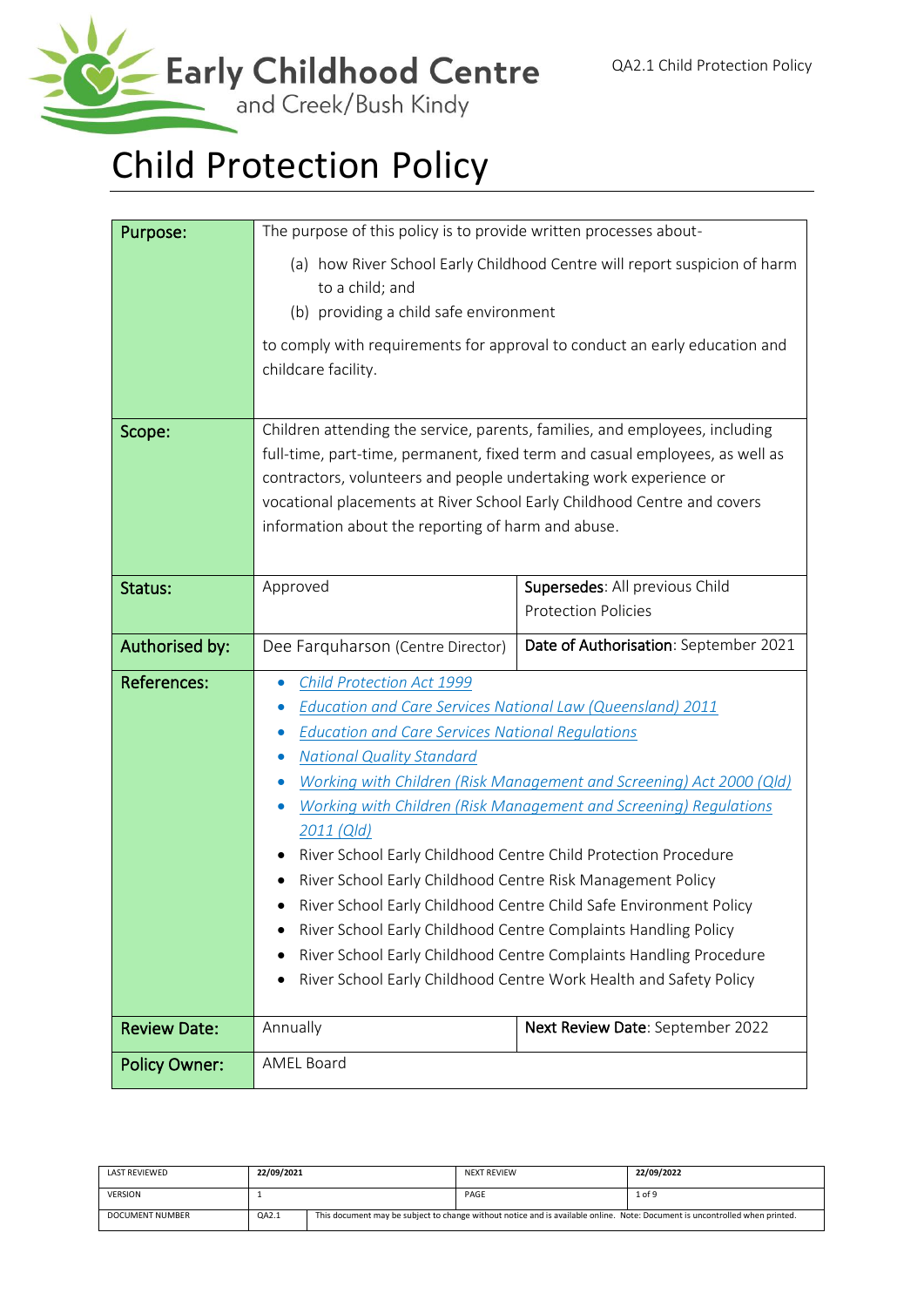

# Definitions

Child: an individual under 18 years<sup>1</sup>

#### Child in need of protection is a child who -

- a) has suffered significant harm, is suffering significant harm, or is at unacceptable risk of suffering significant harm
- b) does not have a parent able and willing to protect the child from the harm.<sup>2</sup>

Child Safety: is the Department administering the *Child Protection Act 1999* (Qld). Currently this is the Department of Children, Youth Justice and Multicultural Affairs.

Early childhood education and care professional: in respect of mandatory reporting responsibilities, means an individual, other than a volunteer or an individual under the age of 18, who is any of the following under the Education and Care Services National Law (Queensland)–

- (i) an approved provider
- (ii) a nominated supervisor for an approved education and care service
- (iii) an educator for an approved education and care service<sup>3</sup>

Harm: defined in the Child Protection Act 1999 (s9):

- (1) *Harm,* to a child, is any detrimental effect of a significant nature on the child's physical, psychological or emotional wellbeing.
- (2) It is immaterial how the harm is caused.
- (3) Harm can be caused by
	- a) physical, psychological or emotional abuse or neglect; or
	- b) sexual abuse or exploitation.
- (4) Harm can be caused by
	- a) a single act, omission or circumstance; or
	- b) a series or combination of acts, omissions or circumstances.<sup>4</sup>

Parent: of a child is the child's mother, father or someone else having or exercising parental responsibility for the child. However, a person standing in the place of a parent of a child on a temporary basis is not a parent of the child. A parent of an Aboriginal child includes a person who, under Aboriginal tradition, is regarded as a parent of the child. A parent of a Torres Strait Islander child includes a person who, under Island custom, is regarded as a parent of the child<sup>5</sup>.

<sup>5</sup> *Child Protection Act* 1999 s.11

| LAST REVIEWED   | 22/09/2021 |  | <b>NEXT REVIEW</b>                                                                                                          | 22/09/2022 |
|-----------------|------------|--|-----------------------------------------------------------------------------------------------------------------------------|------------|
| <b>VERSION</b>  |            |  | PAGE                                                                                                                        | 2 of 9     |
| DOCUMENT NUMBER | QA2.1      |  | This document may be subject to change without notice and is available online. Note: Document is uncontrolled when printed. |            |

<sup>1</sup> *Child Protection Act* 1999 s.8

<sup>2</sup> *Child Protection Act* 1999 s.10

<sup>3</sup> *Child Protection Act* 1999 s.13E

<sup>4</sup> *Child Protection Act* 1999 s.9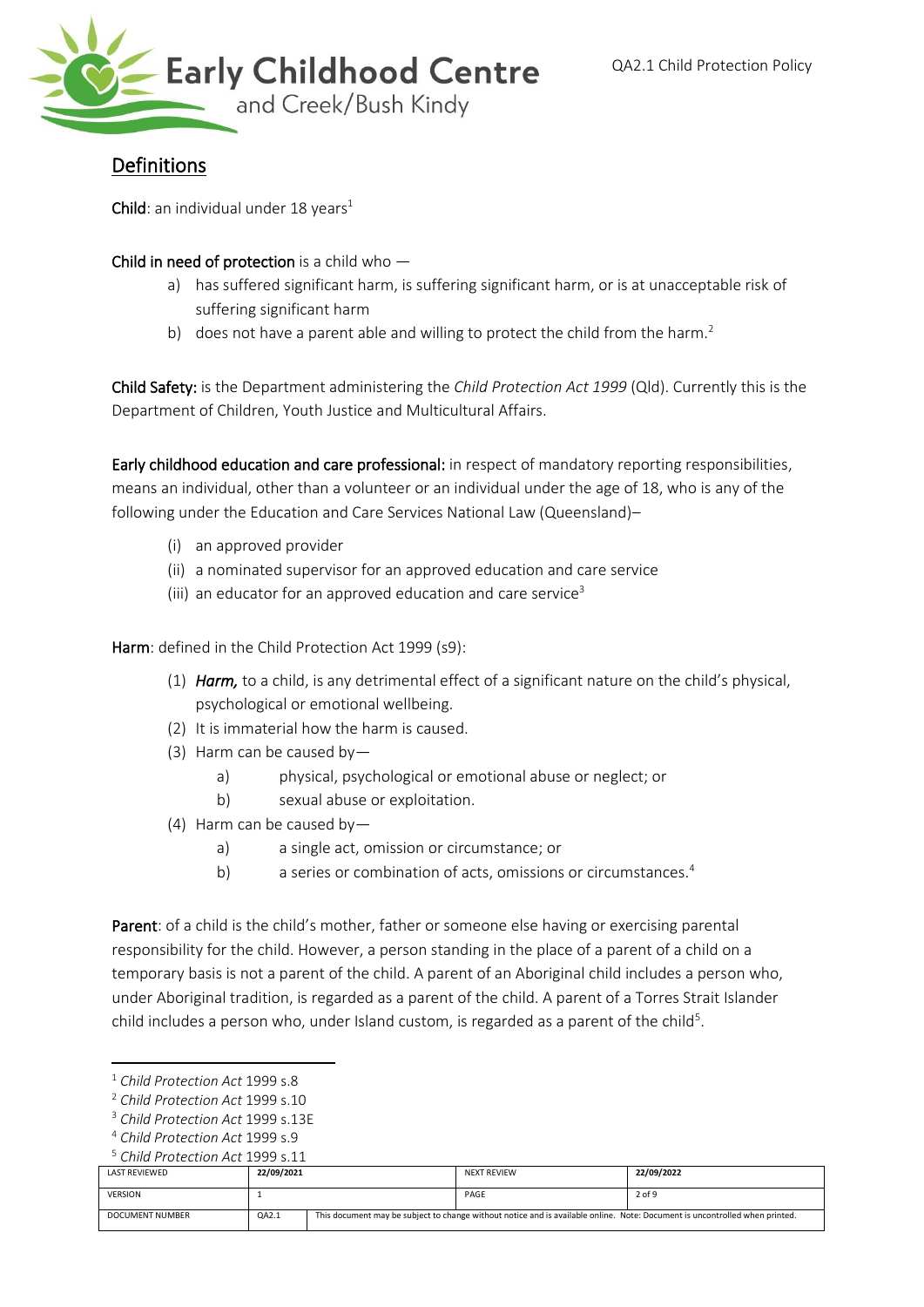

# **Policy Statement**

River School Early Childhood Centre is committed to the safety and wellbeing of children enrolled at the service and will take appropriate action to help ensure the protection of children at risk of harm caused by abuse or neglect.

The approved provider, nominated supervisor and educators will be responsive to current child protection policy and procedures, aware of their legal responsibilities and be able to act when required to protect any child who they become aware is at risk of abuse or neglect<sup>6</sup>.

Early childhood education and care professionals will respond to their responsibilities as mandatory reporters for physical and sexual abuse as required by the *Child Protection Act 1999*.

All employees at River School Early Childhood Centre will ensure their behaviour towards and relationships with children, reflect proper standards of care for children. Employees will take all reasonable precautions so as not to cause harm to children. Employees will not subject a child to any form of corporal punishment, or any discipline that is unreasonable or excessive in the circumstances. The River School Early Childhood Centre Employee Code of Conduct should be read in conjunction with this Policy.

When the service receives any information alleging harm to a child it will deal with the situation compassionately and fairly so as to minimise any likely harm to the extent as far as is reasonably possible.

### **What to Report**

If, during the course of their employment at River School Early Childhood Centre, an employee forms a suspicion about harm to a child, they will immediately report it to Centre Director and/ or Nominated Supervisor.

The harm may be caused by physical, psychological or emotional abuse, neglect or sexual abuse or exploitation. Employees should refer to the full definition of harm provided in the Definitions Section of this Policy.

# **Physical or Sexual Abuse**

Under Section 13E (3) of the *Child Protection Act* 1999, if a doctor, registered nurse, teacher or early childhood education and care professional as defined by the Act forms a 'reportable suspicion' about a child in the course of their engagement in their profession, they will make a written report to the Chief Executive of Child Safety. The ecec professional will provide a copy of their report to River School Early Childhood Centre.

A reportable suspicion about a child is a reasonable suspicion that the child: -

a) has suffered, is suffering, or is at unacceptable risk of suffering, significant harm caused by physical or sexual abuse

<sup>6</sup> Guide to the National Quality Framework, 3. National Quality Assessment and Rating, Element 2.2.3 Child Protection, *p.170*

| LAST REVIEWED   | 22/09/2021 | <b>NEXT REVIEW</b> | 22/09/2022                                                                                                                  |
|-----------------|------------|--------------------|-----------------------------------------------------------------------------------------------------------------------------|
| <b>VERSION</b>  |            | PAGE               | 3 of 9                                                                                                                      |
| DOCUMENT NUMBER | QA2.1      |                    | This document may be subject to change without notice and is available online. Note: Document is uncontrolled when printed. |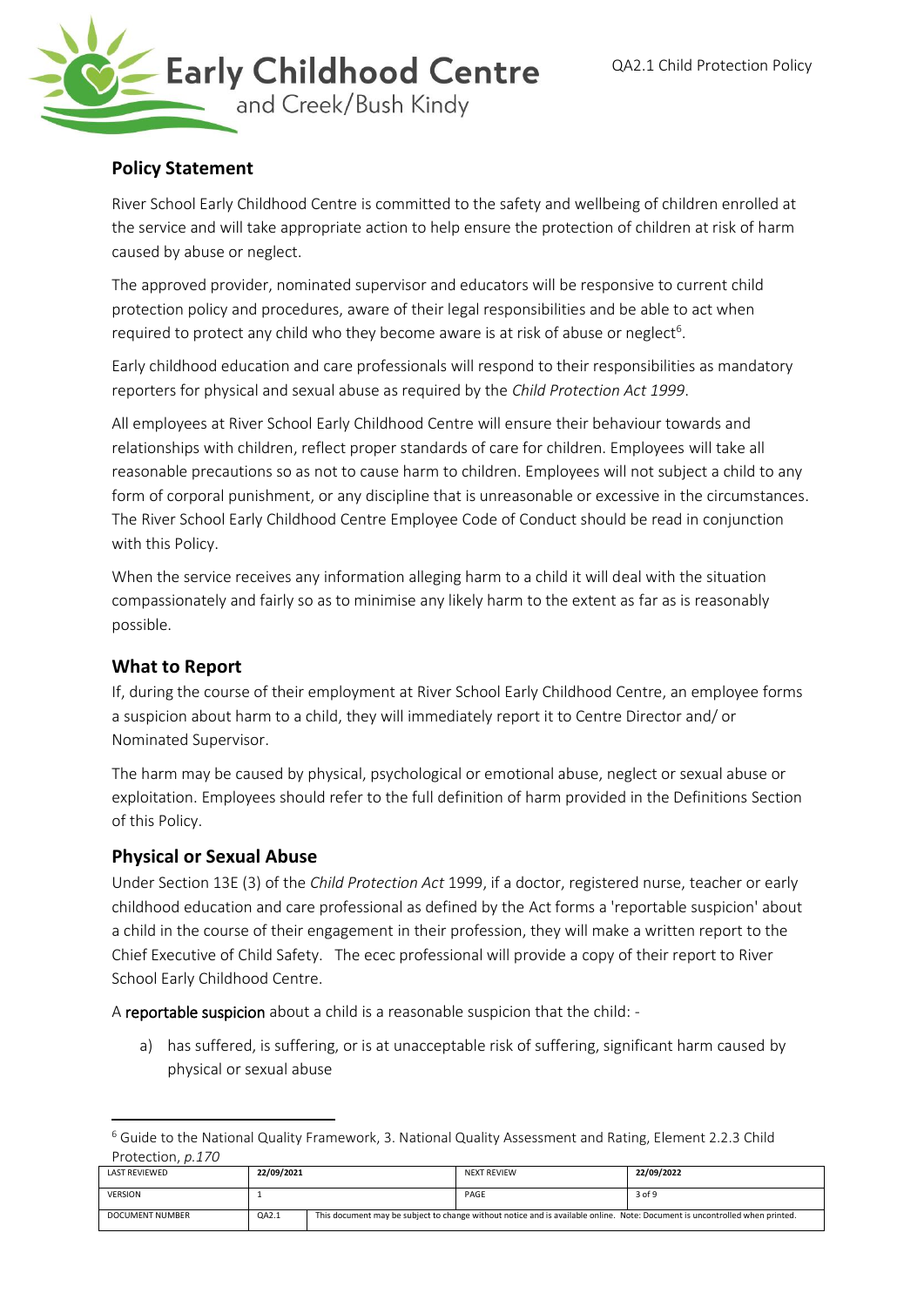

b) may not have a parent able and willing to protect the child from the harm.

## **How to Report**

Once an employee has formed a suspicion about harm, they will use River School Early Childhood Centre's prescribed form for reporting suspected harm. A 'reportable suspicion' relating to physical or sexual abuse is reported to the chief executive in accordance with the previous section of this policy.

The completed form must be immediately provided to the Approved Provider - River School Board /Nominated Supervisor.

The River School Board/Nominated Supervisor will then confer with the reporter, manage and report the suspicion as appropriate, in accordance with this Policy.

In assessing whether a student is in need of protection, employees may utilise Child Safety's [Child](http://www.communities.qld.gov.au/childsafety/partners/our-government-partners/queensland-child-protection-guide/online-child-protection-guide)  [Protection Guide resource.](http://www.communities.qld.gov.au/childsafety/partners/our-government-partners/queensland-child-protection-guide/online-child-protection-guide)

Employees will refer to River School Early Childhood Centre's Child Protection Procedure and may utilise Independent Schools Queensland's Child Protection Decision Support Tree for guidance on the process for reporting harm.

In the case of an emergency, the Nominated Supervisor or employees will notify the Police.

If an employee believes that the River School Board or Nominated Supervisor is in any way complicit in the harm, they must immediately report it to Child Safety themselves. For more information on reporting to Child Safety, see the section of the Policy below.

When making a report to Child Safety, early childhood education and care professionals will utilise the information in River School Early Childhood Centre's prescribed report of suspected harm form. Reports to Child Safety will be made to the appropriate [Child Safety Services' Regional Intake Service](http://www.communities.qld.gov.au/childsafety/about-us/contact-us/child-safety-service-centres/regional-intake-services).

# **Other Appropriate Action**

If an employee or Nominated Supervisor forms the view that that the suspected harm does not meet the threshold for reporting to Child Safety, other action may be appropriate so as to minimise any likely harm, to the extent reasonably possible.

The Nominated Supervisor or educator will consider options including, but not limited to:

- Discuss with the family a referral, with consent, to Family and Child Connect
- Discuss with the family ways in which the service may be able to directly support them
- Monitor the child and keeping appropriate records.

| <b>LAST REVIEWED</b> | 22/09/2021 | <b>NEXT REVIEW</b>                                                                                                          | 22/09/2022 |
|----------------------|------------|-----------------------------------------------------------------------------------------------------------------------------|------------|
| <b>VERSION</b>       |            | PAGE                                                                                                                        | 4 of 9     |
| DOCUMENT NUMBER      | QA2.1      | This document may be subject to change without notice and is available online. Note: Document is uncontrolled when printed. |            |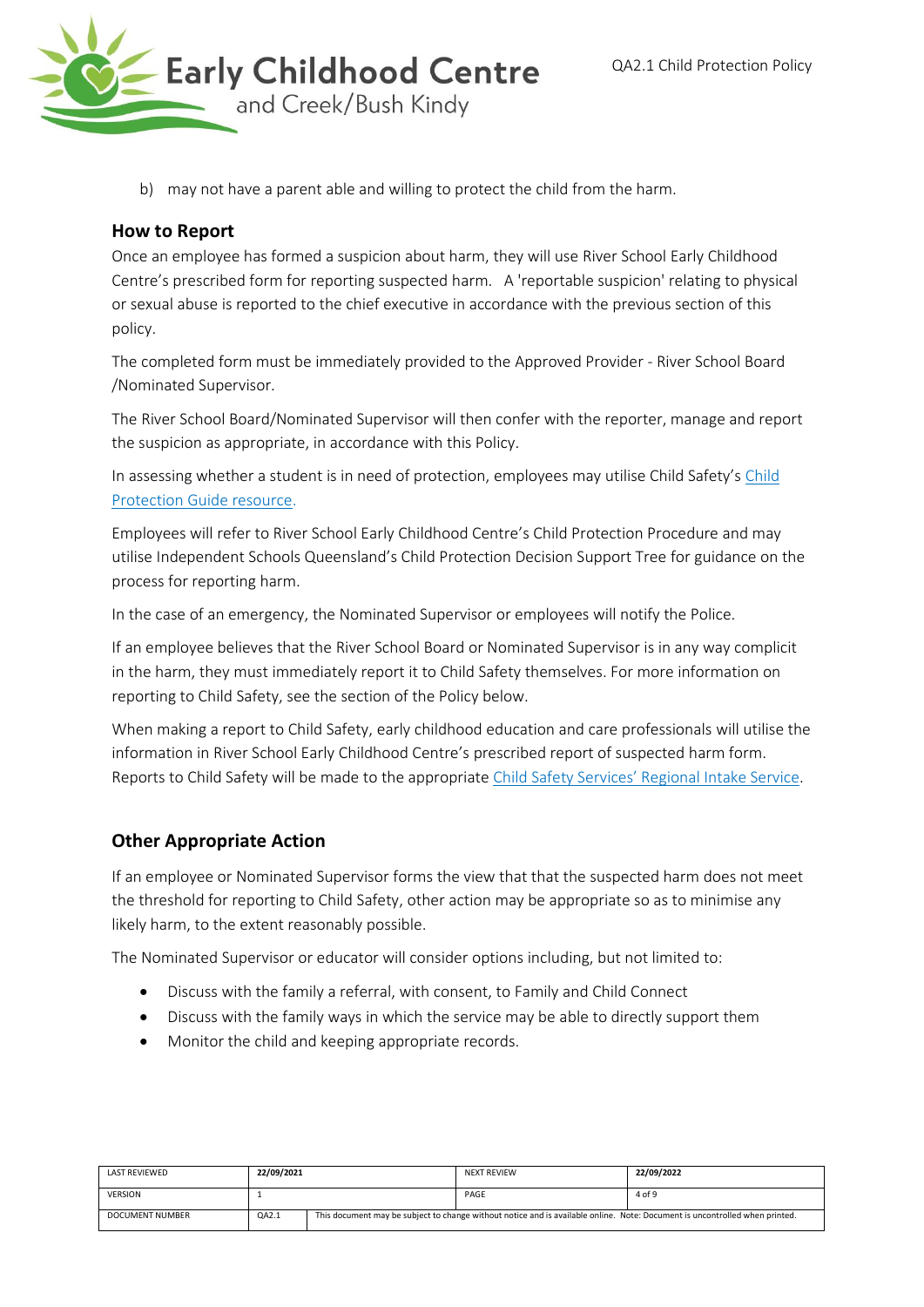

## **Reporting to the ECEC Service Regulatory Authority**

In accordance with the *Education and Care Services National Law (Queensland) Act 2011 Part 6* and the *Education and Care Services National Regulations*, chapter 4, River School Early Childhood Centre will notify the Regulatory Authority, within 7 days of:

- Receiving notification of the suspension or cancellation of a working with children card or teacher registration of, or disciplinary proceedings under an education law of a participating jurisdiction in respect of, a nominated supervisor engaged by the service  $<sup>7</sup>$ </sup>
- Any incident where River School Board reasonably believes that physical or sexual abuse of a child has occurred or is occurring while the child is being educated and cared for at River School Early Childhood Centre.<sup>8</sup>
- Any allegations that physical or sexual abuse of a child has occurred or is occurring while the child is being educated and cared for at the River School Early Childhood Centre<sup>9</sup>.
- Circumstances arising at the service that pose a risk to the health, safety or wellbeing of a child.<sup>10</sup>

The service will also keep an 'incident, injury and trauma record' in accordance with the River School Early Childhood Centre Incident, Injury and Trauma Policy<sup>11</sup>.

#### **Awareness**

The service will inform employees and parents/carers of its processes relating to health, safety and wellbeing of its children and conduct of employees, in communications to them and it will publish these processes on its website.

River School Early Childhood Centre will ensure that nominated supervisors and staff members at the service who work with children are advised of-

- (a) The existence and application of the current child protection law; and
- (b) Any obligations that they may have under that law.<sup>12</sup>

Employees are made aware of the River School Early Childhood Centre's child protection processes through onboarding training at the beginning of their employment and/or through annual child protection training via the Independent Schools Queensland online training portal.

Families are made aware of the processes of child protection through the family handbook, issued to each family upon enrolment, via regular emails, newsletters, Facebook posts and an annual awareness campaign by NAPCAN – Child Protection Week.

<sup>&</sup>lt;sup>12</sup> Education and Care Services National Regulation reg.84

| <b>LAST REVIEWED</b>   | 22/09/2021 | <b>NEXT REVIEW</b>                                                                                                          | 22/09/2022 |
|------------------------|------------|-----------------------------------------------------------------------------------------------------------------------------|------------|
| <b>VERSION</b>         |            | PAGE                                                                                                                        | 5 of 9     |
| <b>DOCUMENT NUMBER</b> | QA2.1      | This document may be subject to change without notice and is available online. Note: Document is uncontrolled when printed. |            |

<sup>7</sup> Education and Care Services National Law (Queensland) s.173(2)(a)

<sup>8</sup> Education and Care Services National Regulation reg.175(2)(d)

<sup>9</sup> Education and Care Services National Regulation reg.175(2)(e)

 $10$  Education and Care Services National Regulation reg. 175(2)(c)

 $11$  Education and Care Services National Regulation reg.87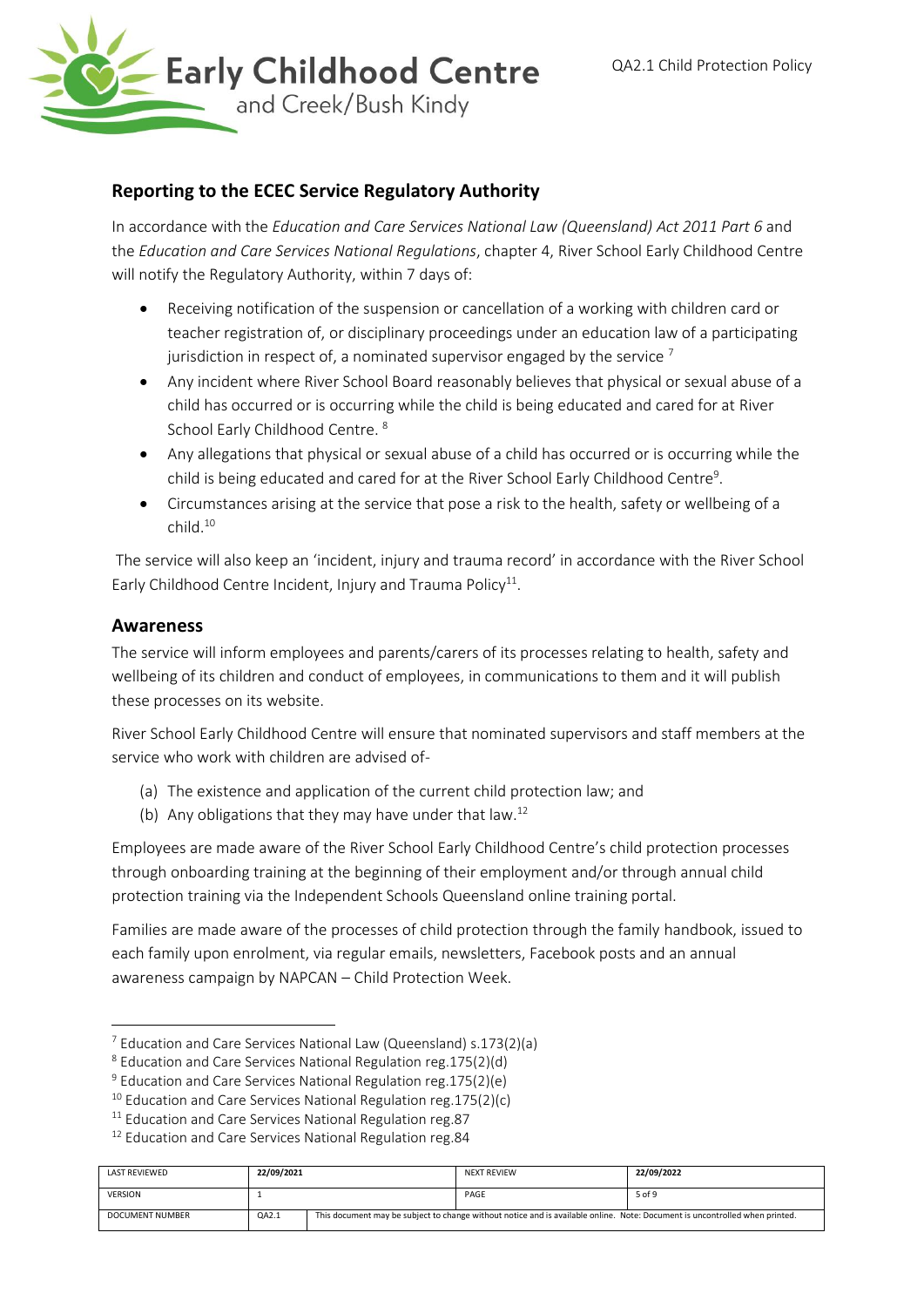

### **Training**

The service will train its employees in processes relating to the health, safety and wellbeing of its children and conduct of employees on their induction and will refresh training annually.

All employees of the River School Early Childhood Centre are required to undertake child protection training via the Independent Schools Queensland online training portal upon employment and renew this training annually.

### **Implementing the Processes**

The service will ensure it is implementing processes relating to the health, safety and wellbeing of its children and conduct of employees by auditing compliance with the processes regularly.

The service will ensure on-going risk assessment and management is built into day-to-day operations to ensure a consistently safe environment.

The service will ensure appropriate records of suspicions of harm to children are kept, stored, and retained according to this Policy and the River School Early Childhood Centre Privacy and Record Retention Policies.

The service will ensure appropriate records of complaints or circumstances at the service relating to a risk to the health, safety or wellbeing of a child are kept, stored, and retained according to this Policy and the River School Early Childhood Centre Privacy, Record Retention and Incident, Injury and Trauma Policies.

#### **Accessibility of Processes**

Copies of this policy and any related procedures are readily accessible and available for inspection by the Nominated Supervisor, employees and families.

Parents of children enrolled at the service will be notified at least 14 days before the service makes any change to a policy or procedure that may have a significant impact on the service's provision of education and care to any child enrolled at the service, or the family's ability to utilise the service.

#### **Complaints Procedure**

Suggestions of non-compliance with the service's processes may be submitted as complaints under River School Early Childhood Centre Complaints Handling Policy.

Complaints alleging that a serious incident has occurred or is occurring while a child was or is being educated and cared for at the service or that the National Law has been contravened, will be reported to the regulatory authority within the specified time frame.<sup>13</sup>

#### **Appendices**

- 1. Report of Suspected Harm or Sexual Abuse form
- 2. Child Protection Reporting by Legislation document

<sup>13</sup> *Education and Care Services National Law (Queensland) s.174(2)(b)*

| <b>LAST REVIEWED</b> | 22/09/2021 | <b>NEXT REVIEW</b>                                                                                                          | 22/09/2022 |
|----------------------|------------|-----------------------------------------------------------------------------------------------------------------------------|------------|
| <b>VERSION</b>       |            | PAGE                                                                                                                        | 6 of 9     |
| DOCUMENT NUMBER      | QA2.1      | This document may be subject to change without notice and is available online. Note: Document is uncontrolled when printed. |            |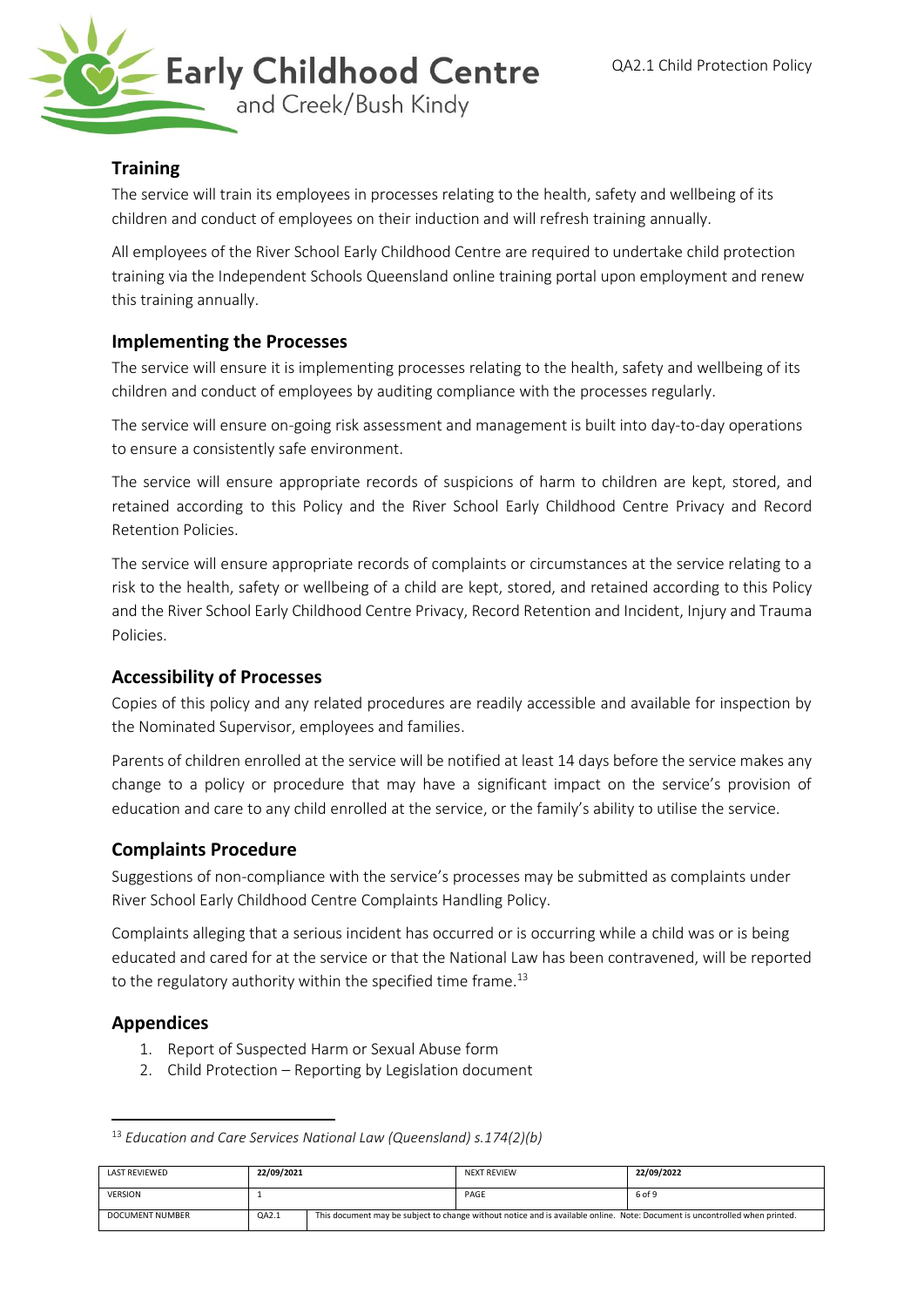

# Appendix 1 **Report of Suspected Harm or Sexual Abuse**

# **Private and Confidential**

| Date:           |
|-----------------|
| Centre Name:    |
| Phone:          |
| Centre Email:   |
| Centre Address: |

| DETAILS OF CHILD HARMED OR AT RISK OF HARM/ABUSE:      |                                              |
|--------------------------------------------------------|----------------------------------------------|
| Legal Name:                                            | Preferred Name:                              |
| DOB:                                                   | Sex:                                         |
| Year Level:                                            | Cultural Background:                         |
| Primary language spoken:                               |                                              |
| Aboriginal $\Box$<br>Torres Strait Islander $\Box$     | Aboriginal and Torres Strait Islander $\Box$ |
| Does the student have a disability verified under EAP: | Disability Category:                         |
| $No \Box$ Not known $\Box$<br>Yes $\Box$               |                                              |
| Student's Residential Address:                         | Phone:                                       |
|                                                        | Student's Personal Mobile:                   |
|                                                        |                                              |

| <b>FAMILY DETAILS</b>                                                                                      |         |                          |  |  |  |
|------------------------------------------------------------------------------------------------------------|---------|--------------------------|--|--|--|
| Parent/caregiver 1:                                                                                        |         | Relationship to Student: |  |  |  |
| Address (if different from student):                                                                       |         |                          |  |  |  |
| Phone: (H):                                                                                                | (W):    | $(M)$ :                  |  |  |  |
| Parent/caregiver 2:                                                                                        |         | Relationship to Student: |  |  |  |
| Address (if different from student):                                                                       |         |                          |  |  |  |
| Phone: $(H)$ :                                                                                             | $(W)$ : | $(M)$ :                  |  |  |  |
| Is the student in out of home care? Yes $\Box$ No $\Box$                                                   |         |                          |  |  |  |
| Are there any Family Court or Domestic Violence orders in place? Yes $\Box$ No $\Box$<br>Unknown $\square$ |         |                          |  |  |  |

| PERSON ALLEGED TO HAVE CAUSED THE HARM OR ABUSE |                                                                                                                                      |                |                            |                    |  |  |
|-------------------------------------------------|--------------------------------------------------------------------------------------------------------------------------------------|----------------|----------------------------|--------------------|--|--|
| $\Box$ Adult family member                      |                                                                                                                                      |                | $\Box$ Child family member | $\Box$ Other adult |  |  |
| $\Box$ Student/other child                      |                                                                                                                                      | $\Box$ Unknown |                            |                    |  |  |
| <b>LAST REVIEWED</b>                            | 22/09/2021                                                                                                                           |                | <b>NEXT REVIEW</b>         | 22/09/2022         |  |  |
| <b>VERSION</b>                                  |                                                                                                                                      | PAGE           | 7 of 9                     |                    |  |  |
| <b>DOCUMENT NUMBER</b>                          | This document may be subject to change without notice and is available online. Note: Document is uncontrolled when printed.<br>QA2.1 |                |                            |                    |  |  |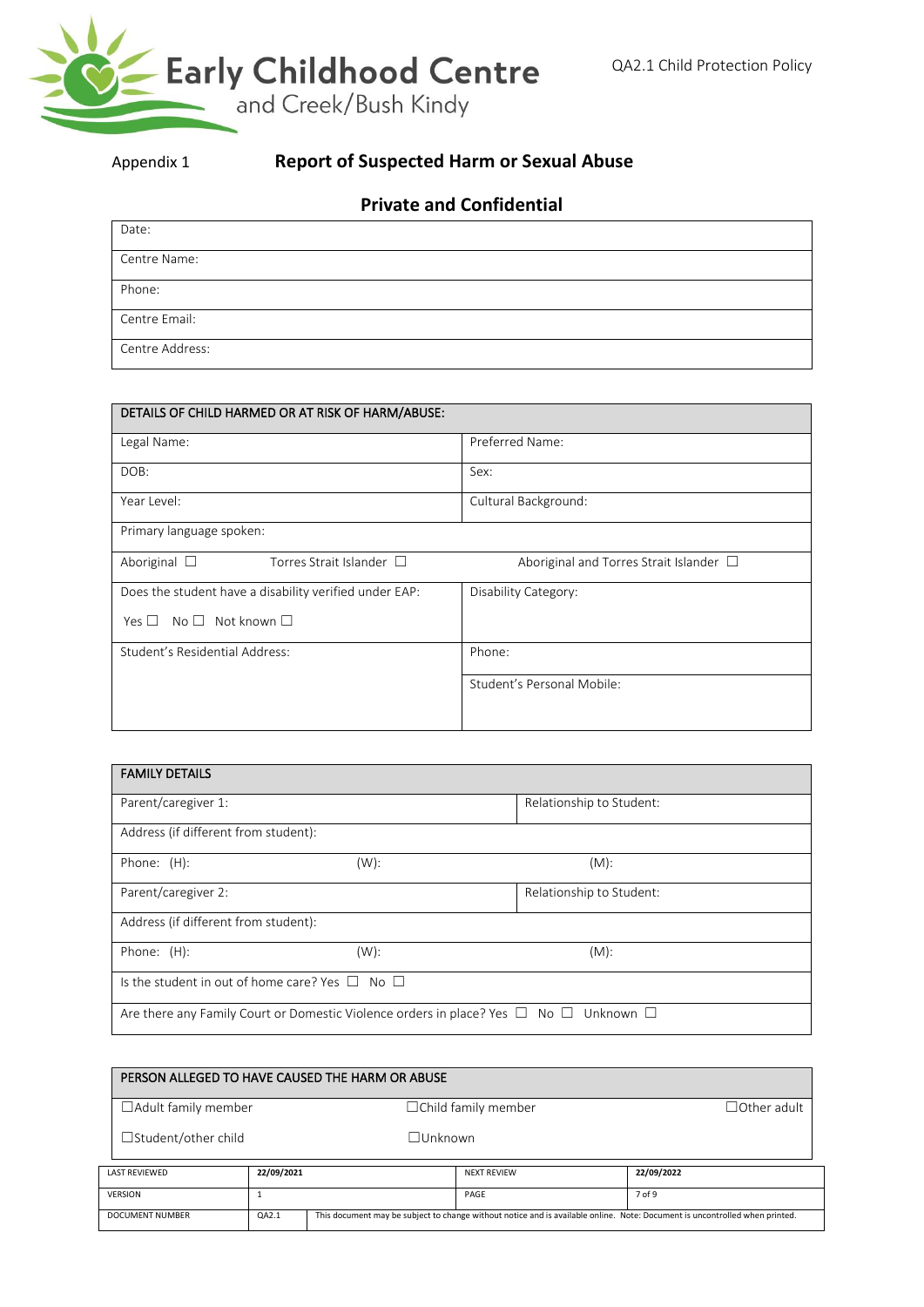

#### PROVIDE ALL INFORMATION YOU HAVE WHICH LED TO THE SUSPICION OF HARM OR ABUSE (Attach extra pages if necessary).

Details of any harm and/or sexual abuse to the student - please include: Time and date of the incident; location of the incident, source of information; details of person alleged to have caused the harm or sexual abuse; physical appearance of any injury; immediate and ongoing safety concerns; any disclosures made by student; any previous incidents of harm; behavioural indicators of harm; presence of any medical needs or developmental delays; and if the information relates to an unborn child, the alleged risk to the unborn child.

Please indicate the identity and particulars of anyone else who may have information about the harm or abuse

Additional information provided as an attachment YES  $\Box$  NO  $\Box$ 

| Name of staff member making report if not the Principal: |            |       |  |  |  |  |
|----------------------------------------------------------|------------|-------|--|--|--|--|
| Position:                                                | Signature: | Date: |  |  |  |  |
| Nominated Supervisor:                                    | Signature: | Date: |  |  |  |  |
| Nominated Supervisor's email address:                    |            |       |  |  |  |  |
| Response requested by centre:                            |            |       |  |  |  |  |

| <b>ACTION TAKEN</b>                                                                                                                                                                |  |                                                                        |  |  |  |  |  |
|------------------------------------------------------------------------------------------------------------------------------------------------------------------------------------|--|------------------------------------------------------------------------|--|--|--|--|--|
| Form was emailed to (please tick which agencies the form<br>was sent to):                                                                                                          |  | Queensland Police Services (QPS)                                       |  |  |  |  |  |
|                                                                                                                                                                                    |  | Department of Child Safety, Youth Justice<br>and Multicultural Affairs |  |  |  |  |  |
| $\mathbf{r}$ , and $\mathbf{r}$ , and $\mathbf{r}$ , and $\mathbf{r}$ , and $\mathbf{r}$ , and $\mathbf{r}$ , and $\mathbf{r}$<br>$\sim$ $\sim$ $\sim$ $\sim$ $\sim$ $\sim$ $\sim$ |  | Family and Child Connect                                               |  |  |  |  |  |

(Adapted from EQ SP-4 Report of Suspected Harm or Risk of Harm)

#### Confirm receipt of emailed form and ensure original is stored in a secure location along with any other documentation collected for the purpose of this report.

| <b>LAST REVIEWED</b> | 22/09/2021 |                                                                                                                             | <b>NEXT REVIEW</b> | 22/09/2022 |  |
|----------------------|------------|-----------------------------------------------------------------------------------------------------------------------------|--------------------|------------|--|
| <b>VERSION</b>       |            |                                                                                                                             | PAGE               | 8 of 9     |  |
| DOCUMENT NUMBER      | QA2.1      | This document may be subject to change without notice and is available online. Note: Document is uncontrolled when printed. |                    |            |  |